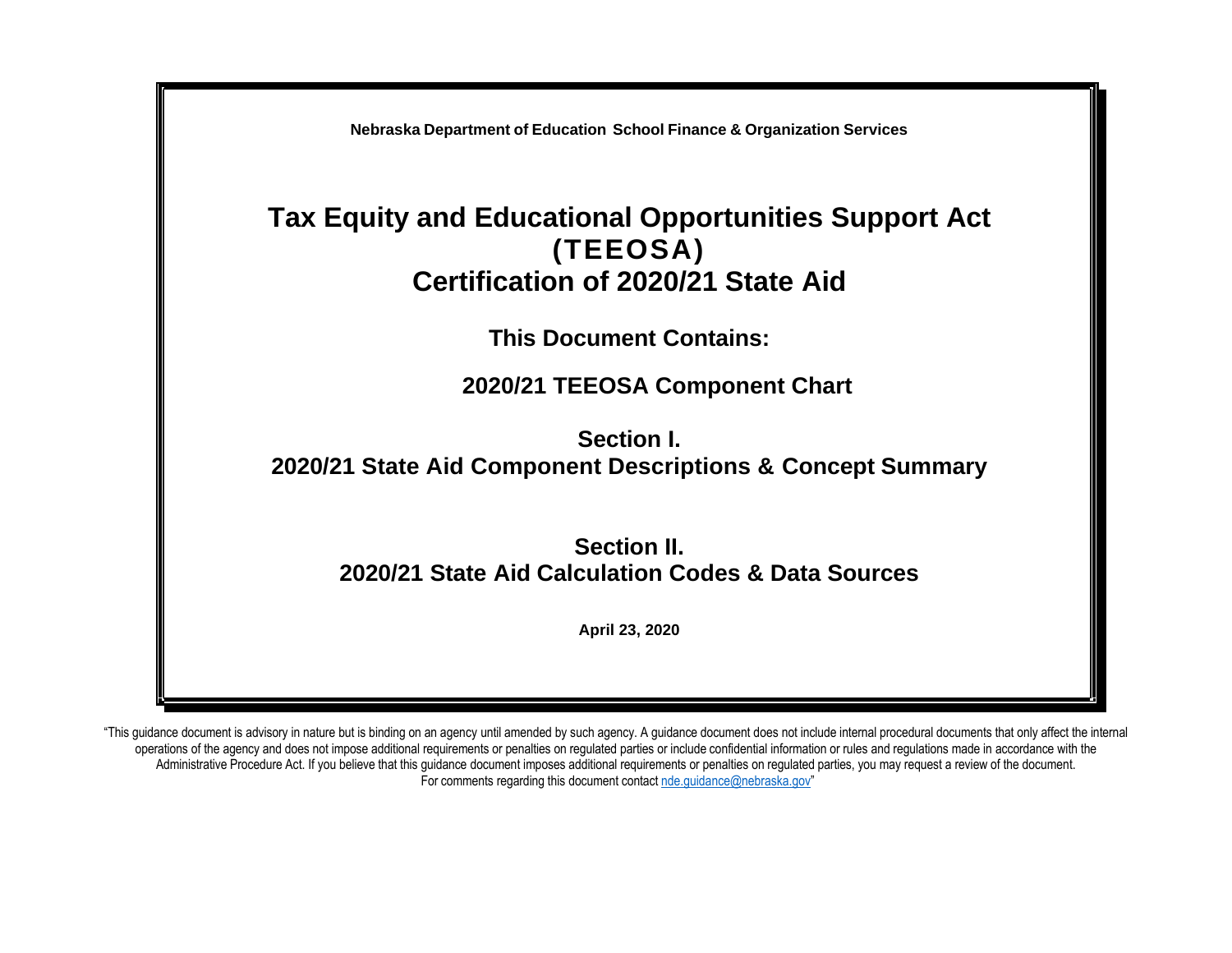#### Nebraska Department of Education School Finance and Organization Services 2020/21 TEEOSA Component Chart

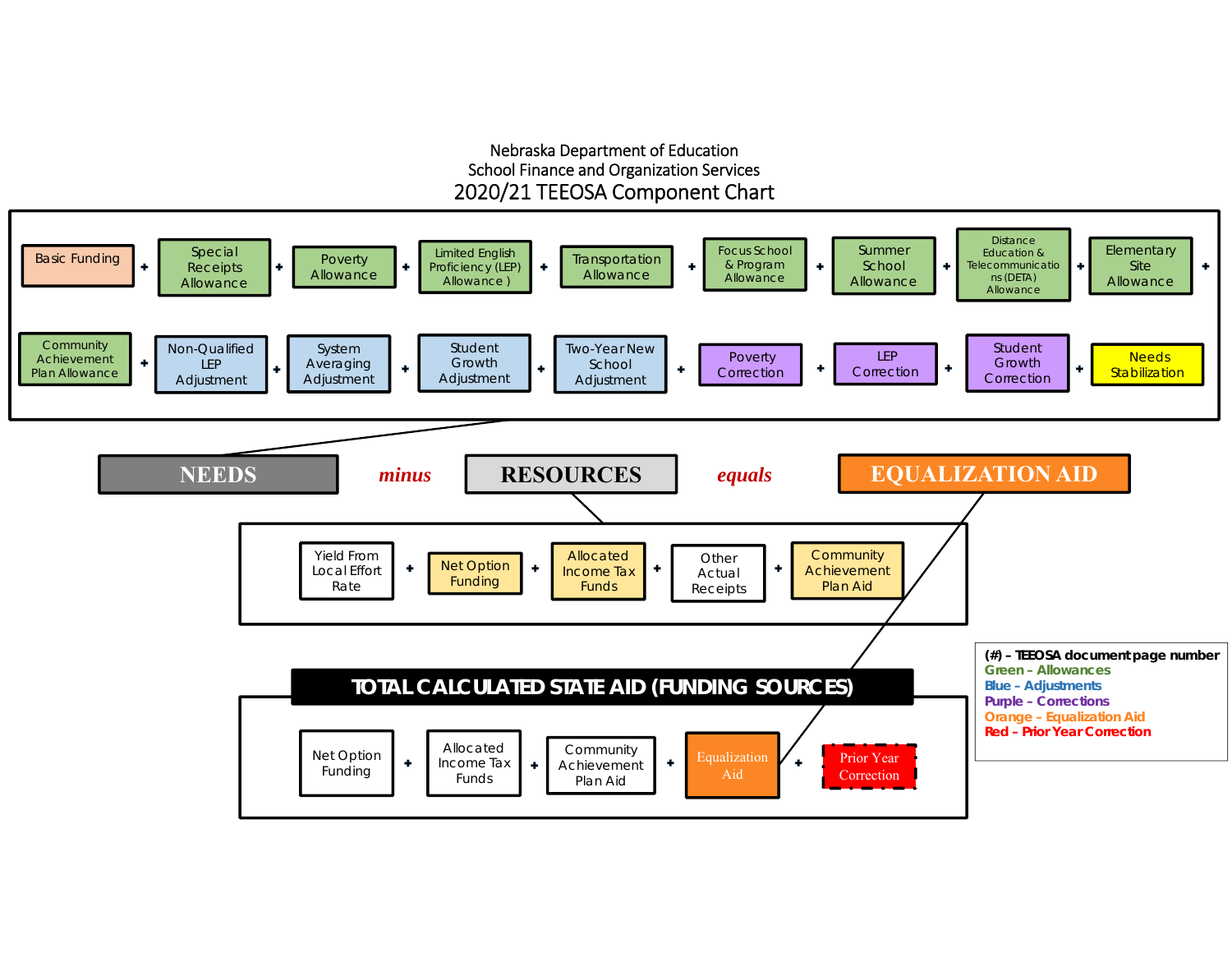# **Section I.**

# **2020/21 State Aid Component Descriptions & Concept Summary**

# 2020/21 Calculated State Aid to Nebraska's Public Schools:

Consists of one or a combination of the following items:

- Allocated Income Tax Funds **Allocated Income Tax Funds Allocated Income Tax** Funding
	-
- **Equalization Aid a Prior Year Correction ●** Prior Year Correction
- Community Achievement Plan Aid

# Nebraska Equalization Aid Formula Concept:

# **Calculated Needs - Calculated Resources = State Equalization Aid**

# **SYSTEM FORMULA NEED**

#### **Is the sum of:**

Basic Funding + Poverty Allowance + Limited English Proficiency Allowance + Focus School & Program Allowance + Summer School Allowance + Special Receipts Allowance + Transportation Allowance + Elementary Site Allowance + Distance Education & Telecommunications Allowance + Community Achievement Plan Allowance + Non-Qualified Limited English Proficiency Adjustment + System Averaging Adjustment + New School Adjustment + Student Growth Adjustment + Limited English Proficiency Allowance Correction + Poverty Allowance Correction + Student Growth Adjustment Correction

# **System Formula Need may be adjusted by Formula Needs Stabilization:**

Needs Stabilization keeps the 2020/21 formula need between 100% and 112% of the previous year's end recalculated formula need, except the formula need for districts receiving a student growth adjustment is not decreased.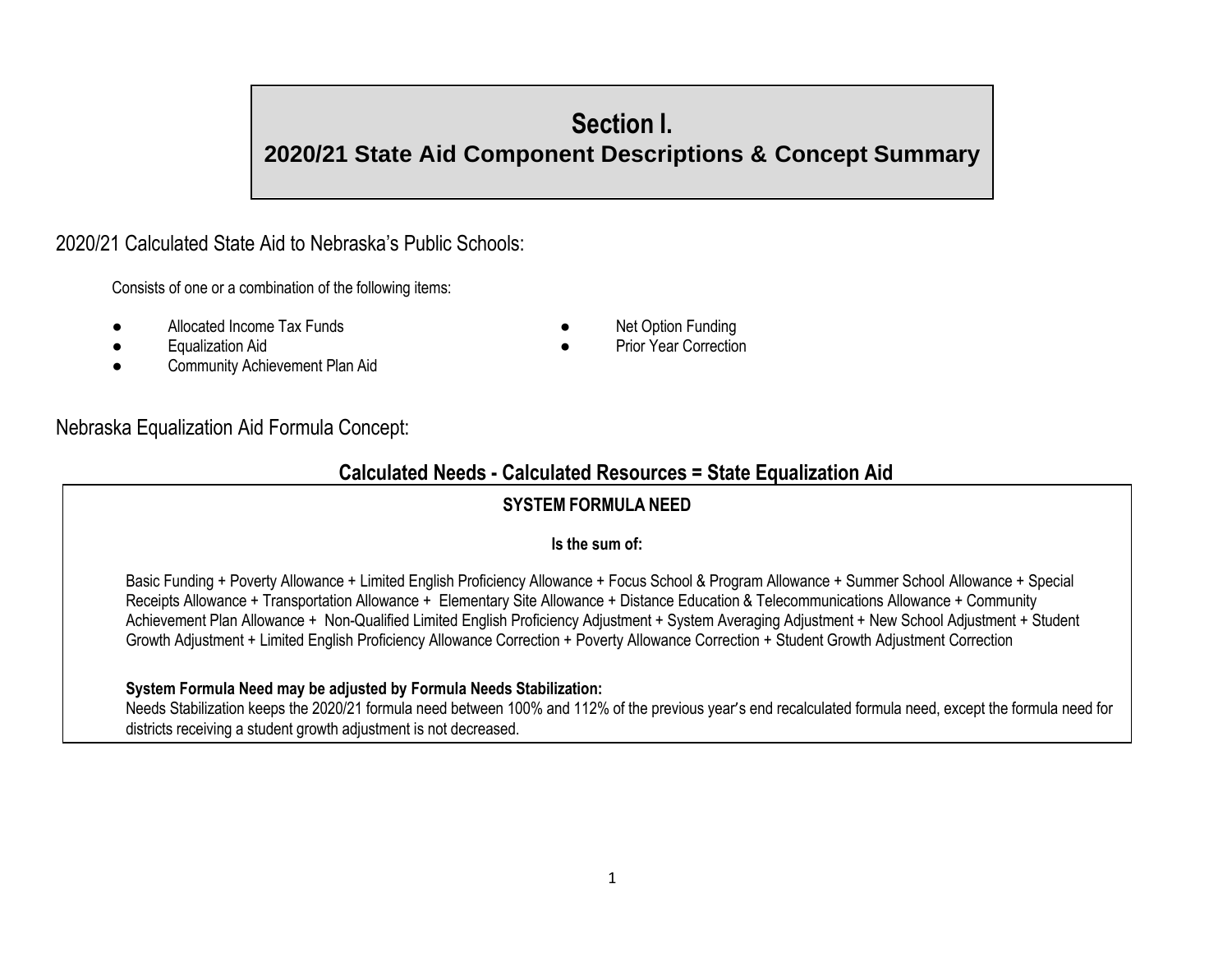# **FORMULA STUDENTS**

- □ Students educated by the district and students for which the district pays tuition.
- □ The Fall Membership count adjusted by the average ratio of ADM to Fall Membership from three prior years for the certification of State Aid and ADM for the final calculation of State Aid.
- □ Students in Qualified Early Childhood Programs multiplied by the ratio of planned instructional hours of the program divided by 1,032 then multiplied by 0.6.

# **GENERAL FUND OPERATING EXPENDITURES**

□ Each district's General Fund Operating Expenditures for the most recently available complete data year. (See listing on page 9)

# **ADJUSTED GENERAL FUND OPERATING EXPENDITURES**

□ General Fund Operating Expenditures multiplied by the cost growth factor (1.045) minus Allowances (Transportation Allowance + Special Receipts Allowance + Poverty Allowance + Limited English Proficiency Allowance + Distance Education & Telecommunications Allowance + Elementary Site Allowance + Summer School Allowance + Focus School & Program Allowance + Community Achievement Plan Allowance + Non-Qualified Limited English Proficiency Adjustment

### **BASIC FUNDING**

- □ A comparison group is established for each District consisting of the 10 larger districts that are closest in size to the District and the 10 smaller districts that are closest in size to the District, as measured by formula students.
- □ School Districts with less than 900 formula students:

Basic Funding = Average of adjusted general fund operating expenditures for each District in the comparison group excluding both the Districts with the two highest adjusted general fund operating expenditures and the Districts with the two lowest adjusted general fund operating expenditures in the comparison group.

□ School Districts with 900 or more formula students:

Basic Funding = District formula students multiplied by average of adjusted general fund operating expenditures per formula student excluding both the Districts with two the highest adjusted general fund operating expenditures per formula student and the Districts with the two lowest adjusted general fund operating expenditures per formula student in the comparison group.

# **POVERTYALLOWANCE**

The Poverty Allowance is the lesser of:

- □ The amount the District designates they will spend on poverty for the 2020/21 school year.
- □ The sum of the statewide average general fund operating expenditures per student multiplied by graduated percentages then multiplied by student weightings based on free lunch/milk students or students under 19 or residing in homes with adjusted gross income in 2018 tax year and 2018/19 school year equal to or less than the maximum household income that would allow a student to be a free lunch or free milk student during the 2018/19 school year

# **LIMITED ENGLISH PROFICIENCY (LEP) ALLOWANCE**

The Limited English Proficiency Allowance is the lesser of:

- □ The amount the District designates they will spend on students with limited English proficiency for the 2020/21 school year.
- □ 25% of the statewide average general fund operating expenditures per student multiplied by the number of limited English proficiency students.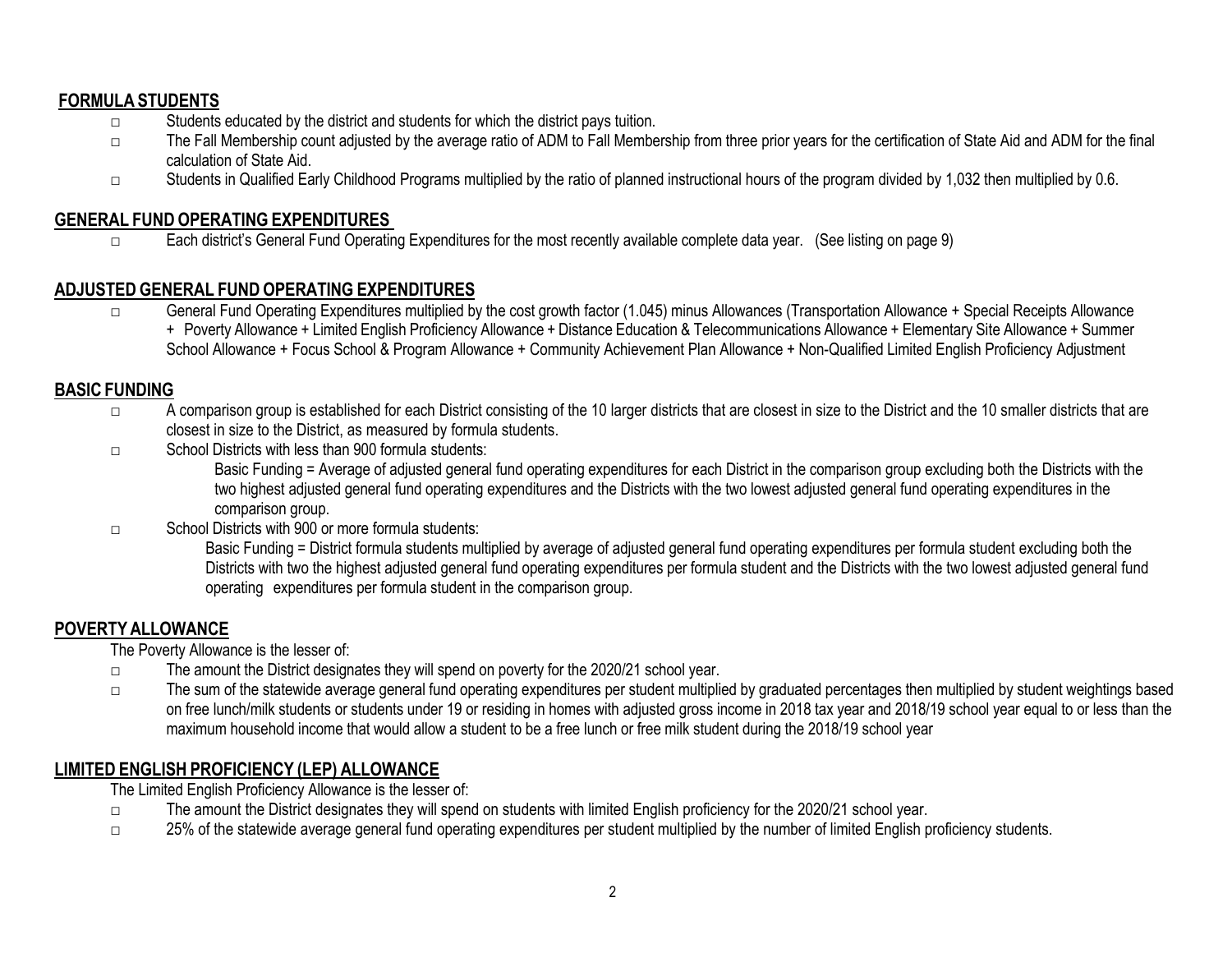# **FOCUS SCHOOL & PROGRAM ALLOWANCE - (Only Applies to school districts in a Learning Community)**

- $\Box$ 1<sup>st</sup> Year - Ten percent of the statewide average general fund operating expenditures per formula student (1,132.68) multiplied by the number of students participating in a focus school or program.
- □ 2<sup>nd</sup> Year Ten percent of the statewide average general fund operating expenditures per formula student (1,132.68) multiplied by [(fall membership participating in focus school X 2) – estimated number of students used in prior year calculation].
- □ 3<sup>rd</sup> Year Ten percent of the statewide average general fund operating expenditure per formula student (1,132.68) multiplied by fall membership participating in focus school.

# **SUMMER SCHOOL ALLOWANCE**

### The lesser of:

- □ Actual summer school expenditures
- $\square$  85% percent of the statewide average general fund operating expenditures per formula student (9,627.77) multiplied by 2.5% of the summer school student units.

# **SPECIAL RECEIPTS ALLOWANCE**

- □ District specific special receipts including special education, state ward and accelerated or differentiated curriculum program receipts reported on the Annual Financial Report and receipts from the Medicare Catastrophic Coverage Act of 1988 (MIPS), to the extent the district would have received payment pursuant to the Special Education Act (from DHHS records).
- □ Each district's special education receipts for the most recently available complete data year.

# **TRANSPORTATIONALLOWANCE**

The lesser of:

- □ Actual specific transportation costs for both regular and special education
- □ A calculated amount based on the miles transported, both regular and special education (excluding activities) plus in lieu of transportation for the most recently available complete data year.

# **ELEMENTARY SITE ALLOWANCE**

□ Five hundred percent of the statewide average general fund operating expenditures per formula student (56,633.95) multiplied by the number of students per qualified building divided by eight (rounded up to a whole number). If the whole number is greater than the number of elementary site grades, the whole number is equal to the number of elementary site grades.

# **DISTANCE EDUCATION AND TELECOMMUNICATIONS ALLOWANCE (DETA)**

□ Eighty-five percent of district's actual distance education and telecommunication costs reported on the Annual Financial Report minus receipts from Federal Universal Service Fee Fund (E-Rate).

# **COMMUNITY ACHIEVEMENT PLAN ALLOWANCE – (Only Applies to school districts in a Learning Community)**

□ District participants will receive an allowance equal to the aid. An approved plan shall remain in effect for three years except as revised with the approval of the state board. Reports are required on the success of the plan, evaluation results, and proposed revisions by December 1 immediately following the completion of the first two years of implementation and every three years thereafter.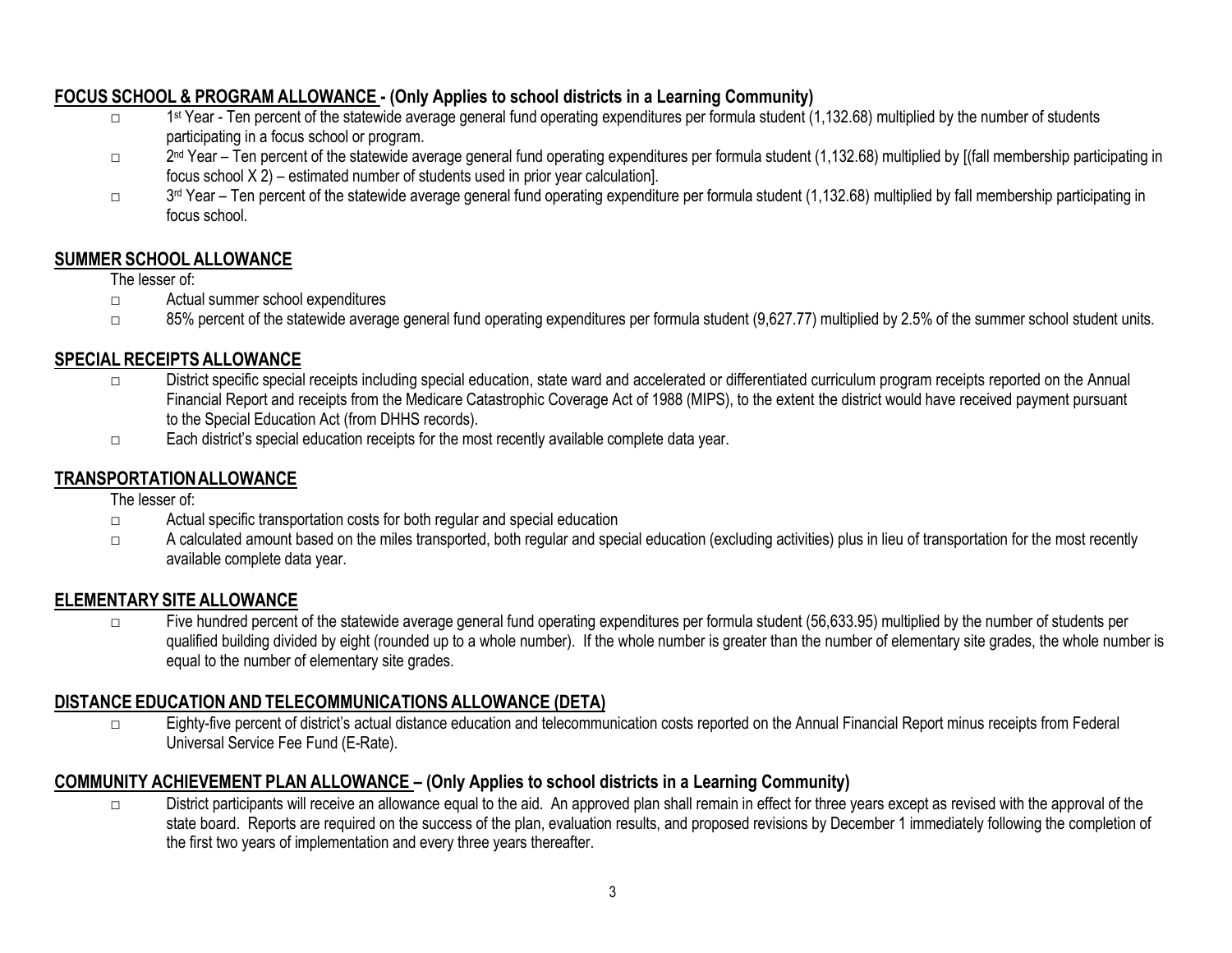#### **SYSTEMAVERAGINGADJUSTMENT**

□ System Averaging Adjustment is calculated for any district with more than 900 formula students and a lower basic funding per formula student than the average basic funding per formula student for all districts with 900 or more formula students (8,824.54).

# **TWO-YEAR NEW SCHOOL ADJUSTMENT**

□ The first year new school adjustment for each approved district is equal to the district's basic funding per formula student multiplied by twenty percent of the approved estimated additional student capacity. The second year new school year adjustment for each approved district is equal to the school district's basic funding per formula student multiplied by ten percent of the approved estimated additional student capacity.

# **STUDENT GROWTH ADJUSTMENT**

□ The district's basic funding per formula student is multiplied by the approved student growth minus the greater of twenty five students or one percent of fall membership. That amount is then added to fifty percent of the district's basic funding per formula student multiplied by the greater of twenty five students or one percent of the fall membership.

# **STUDENT GROWTH ADJUSTMENT CORRECTION**

- □ Two years following the certification for the estimated student growth a Student Growth Adjustment Correction will be calculated to adjust the estimated growth to the actual growth. The district's actual growth is compared to their estimated growth. The difference is multiplied by the districts recalculated basic funding per formula student.
- □ *The absolute value of negative correction shall not exceed the original adjustment.*

# **POVERTYCORRECTION**

 $\square$  Correction is equal to the poverty allowance minus eighty-five percent of the poverty allowance expenditures if expenditures do not equal at least 117.65% of the Poverty allowance for the most recently available complete data year. Any correction calculated pursuant to this requirement shall be added to any poverty correction calculated pursuant to requirements above to arrive at the total poverty correction.

# **LIMITED ENGLISH PROFICIENCY (LEP) CORRECTION**

□ The LEP Correction is equal to the LEP allowance minus eighty-five percent of the LEP allowance expenditures if expenditures do not equal at least 117.65% of the LEP allowance for the most recently available complete data year

# **NON QUALIFYING LIMITED ENGLISH PROFICIENCY (LEP) ADJUSTMENT**

□ If the LEP allowance expenditures do not equal 50% or more of the allowance for school fiscal year, the school district shall be disqualified from receiving an LEP allowance for the school fiscal year for which aid is being calculated.

# **FORMULA RESOURCES**

The sum of the Yield from Local Effort Rate (a calculated measure of Local Property Resources) + Net Option Funding +Allocated Income Tax Funds + Other Receipts Actually Received by the District + Community Achievement Plan Aid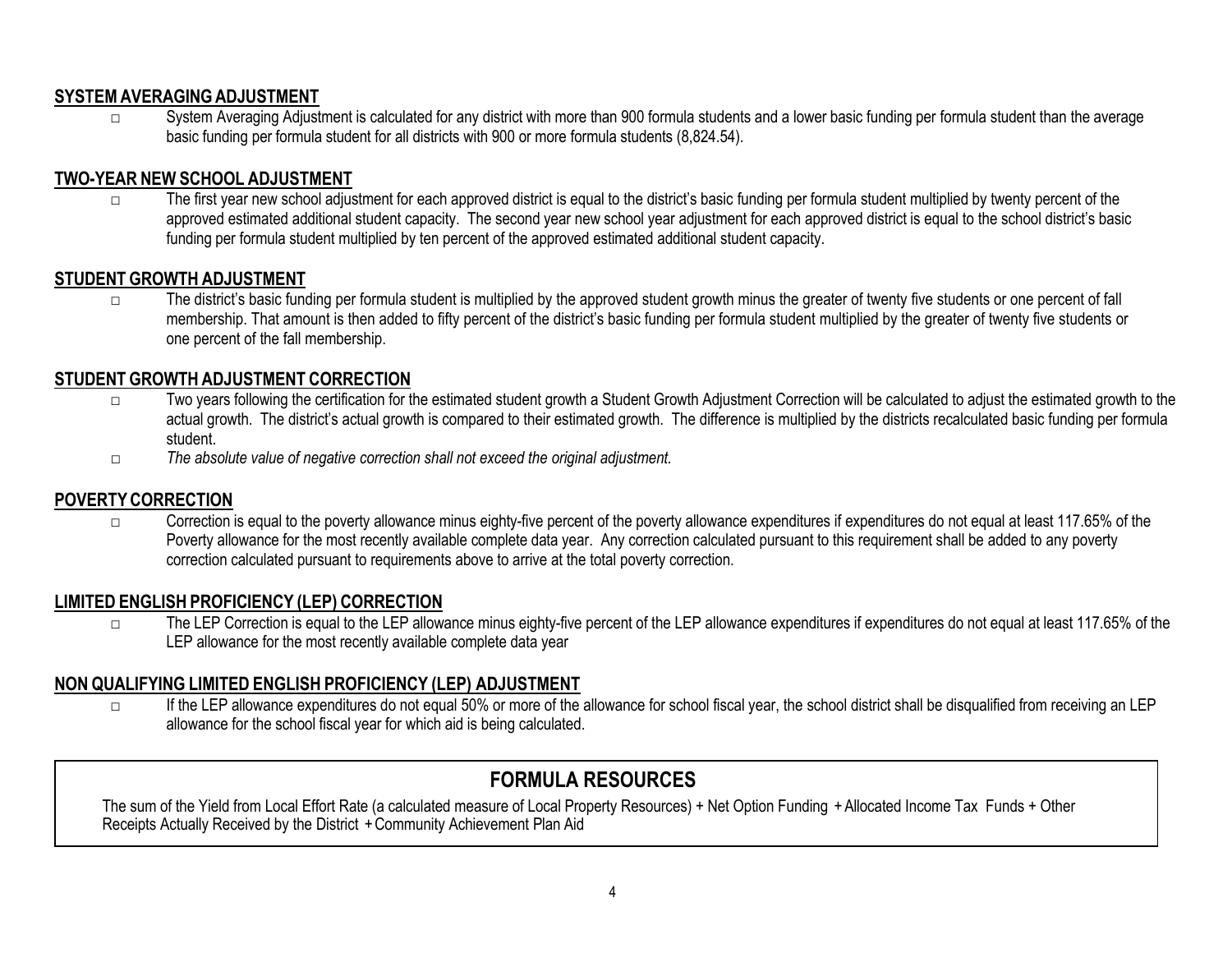# **YIELD FROM LOCAL EFFORT RATE – (LOCAL PROPERTY RESOURCES)**

□ Adjusted Valuation divided by 100 multiplied by the Local Effort Rate of \$1.00. Each district's adjusted valuation for tax year 2019 is provided by the Property Tax Administrator (certified October 2019). Real property was adjusted to 96% of actual value and agricultural land was adjusted to 72% of actual value.

# **NET OPTION FUNDING**

- □ For each district, the students opting out are subtracted from the students opting in at each grade level (K-12). The positive net number of students are then multiplied by 100% of the statewide average Basic Funding per formula student (9,958.33).
- □ The total for the district cannot be less than zero.
- □ Since option students are included in the ADM counts of students used to determine a Local System's Needs, the inclusion of the amount as a Resource prevents a Local System which generates Equalization Aid from receiving both Equalization Aid and Net Option Funding based on the impact the students have on Needs.

# **ALLOCATED INCOME TAX FUNDS (MEASURE OF LOCAL INCOME)**

- □ The Allocated Income Tax Funds provide a mechanism through which the income tax base of the local system is included in the Resources of the Local System. Therefore, the distribution of Equalization Aid responds to the income tax base as well as the potential property tax base of the Local System.
- □ Two and twenty-three hundredths percent of the Nebraska income tax liability of residents of the Local System is provided to the Local System as Allocated Income Tax Funds. The income tax liability information is provided by the Department of Revenue based on data submitted on Nebraska income tax forms. (The Nebraska Income Tax Form requests each filer to indicate the high school district in which they reside.)
- □ The 2020/21 State Aid calculation incorporates Allocated Income Tax Funds based on the 2018 Income Tax year.

# **OTHER RECEIPTS ACTUALLY RECEIVED BY THE DISTRICT**

- □ Other Actual Receipts are taken primarily from the Annual Financial Report submitted by the each district. Receipt information related to the Medicare Catastrophic Coverage Act of 1988 and Impact Aid, if applicable, are taken from other source documents on file with the Department of Education. Other Actual Receipts include various local, state, and non-categorical federal receipts.
- □ As Reported on the Annual Financial Report; see page 17 of this document for a complete listing:
	- Examples:
		- $\sqrt{\frac{1}{1}}$  Fines and License Fees
		- √ Interest
		- Special Education School Age
		- √ Pro-Rate Motor Vehicle

# **COMMUNITY ACHIEVEMENT PLAN AID – (Only Applies to school districts in a Learning Community)**

- □ The districts in the Learning Community who are participating in the community achievement plan will also receive a community achievement plan aid. Members must participate in the plan as part of their accreditation under Rule 10
- □ The Community Achievement Plan Allowance for each learning community member shall equal 0.4643% of the product of the statewide average general fund operating expenses per formula student multiplied by the total learning community formula students. Distribution to leaning community members is based on 2% of the Poverty/LEP allowances calculated and 3% of the statewide average general fund operating expenditures per formula student for the poverty students exceeding 40% of the formula students (3% of the product of the statewide average general fund operating expenditures per formula student by the difference of poverty students minus 40% of the formula students for such a learning community school district). Counted as a formula resource.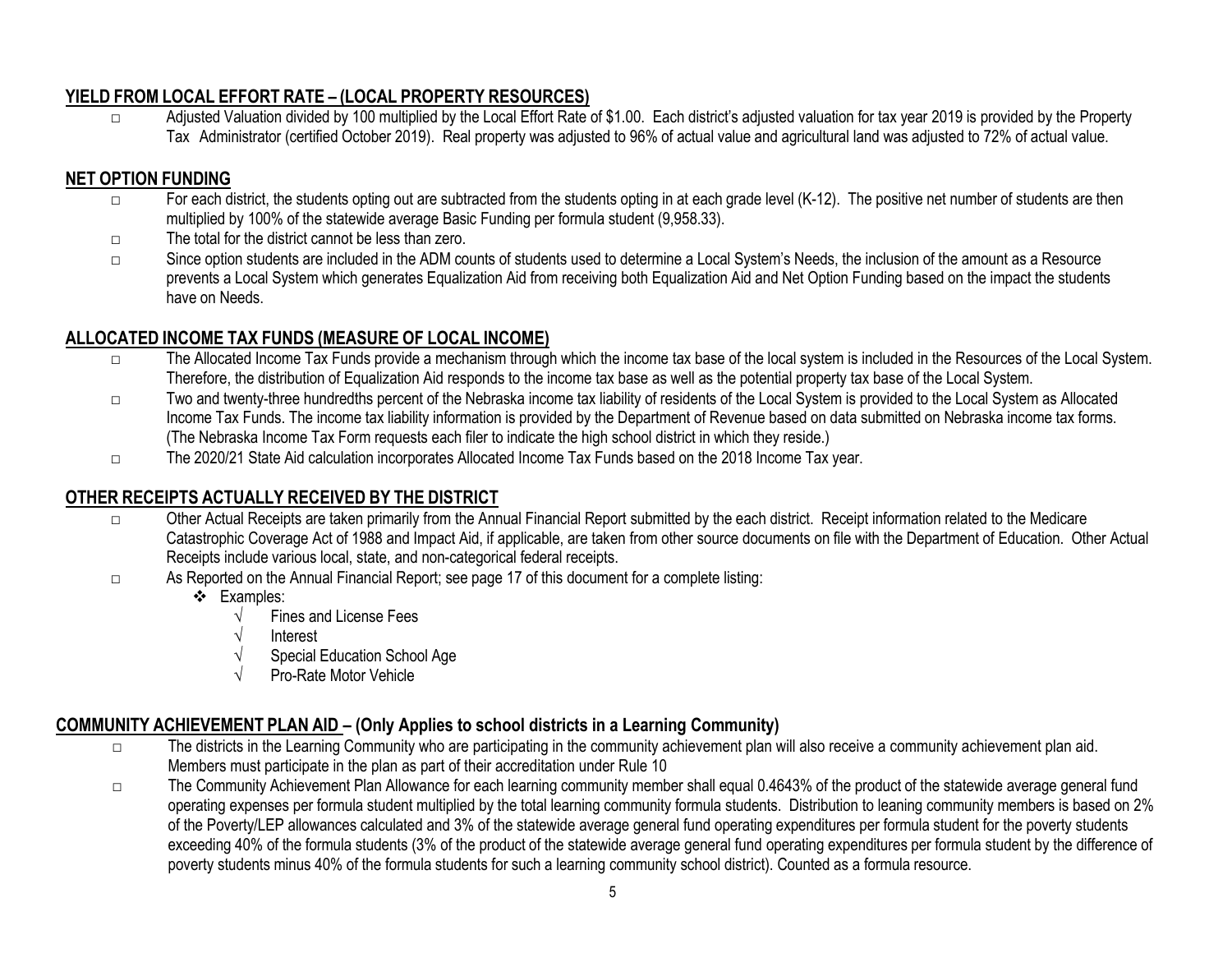- □ An approved plan shall remain in effect for three years except as revised with the approval of the state board. The learning community shall submit a report on the success of the plan, evaluation results, and proposed revisions by December 1 immediately following the completion of the first two years of implementation and every three years thereafter.
- □ For community achievement plans to be implemented beginning with school year 2017-18 and on or before January 1 immediately preceding the school year when the plan or plan renewal will be implemented. The student achievement coordinator or other department staff designated by the commissioner shall return the plan or plan renewal with any suggestions or comments on or before the immediately following February 15 to allow the plan to be revised prior to submission on or before March 15 for final approval by the state board at the state board's April meeting. If the state board rejects a plan or plan renewal, the reasons for the rejection shall be included with the notice of rejection and an opportunity shall be provided to revise the plan or plan renewal and for participating collaborators to appear before the board prior to a reconsideration of approval.

#### **EQUALIZATION AID**

 $\Box$  The amount that the total formula needs exceed total formula resources.

# **ADDITIONAL COMPONENTS OF STATE AID**

#### **2020/21 STATE AID FUNDING**

□ On or before May 1, 2020, the Department must determine the amounts to be distributed to each Local System pursuant to the Tax Equity and Educational Opportunities Support Act based on \$1.00 Local Effort Rate.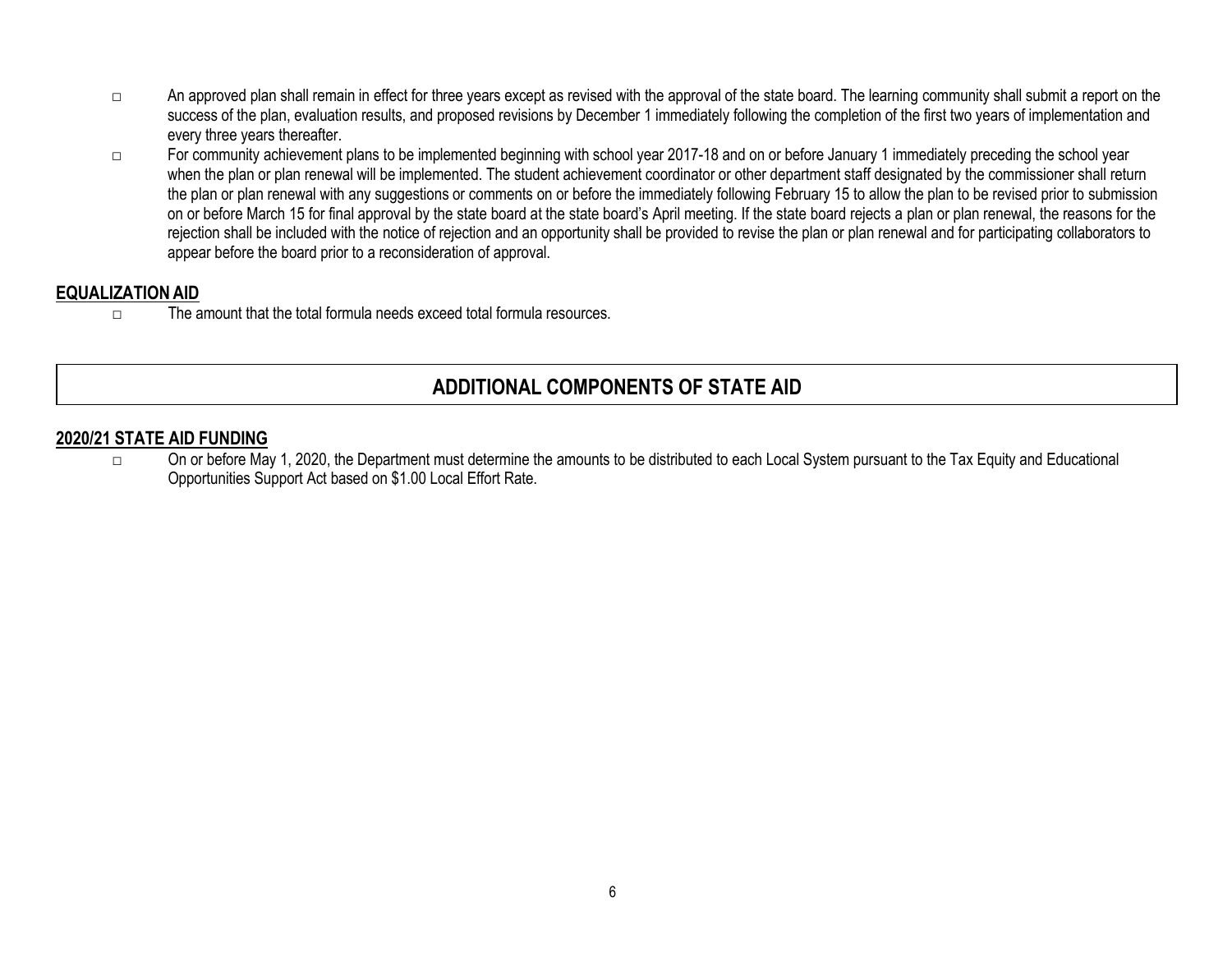# **Section II. 2020/21 State Aid Calculation Codes & Data Sources**

# **SYSTEM FORMULA NEED**

Is the sum of:

Basic Funding + Poverty Allowance + Limited English Proficiency Allowance + Focus School & Program Allowance + Summer School Allowance + Special Receipts Allowance + Transportation Allowance + Elementary Site Allowance + Distance Education & Telecommunications Allowance + System Averaging Adjustment + New School Adjustment + Student Growth Adjustment + Community Achievement Plan Allowance + Non-Qualified Limited English Proficiency Adjustment + Limited English Proficiency Allowance Correction + Poverty Allowance Correction + Student Growth Adjustment Correction

**System Formula Need may be adjusted by Formula Needs Stabilization:**

2020/21 District Formula Need that is less than 100% of 2019/20 Year End Recalculated Formula Need is increased to 100% of 2019/20 Year End Recalculated Formula Need.

AND 2020/21 District Formula Need that is greater than 112% of 2019/20 Year End Recalculated Formula Need is decreased to 112% of 2019/20 Year End Recalculated Formula Need, except that the Formula Need for Districts receiving a student growth adjustment is not decreased.

Year End Recalculated Formula Needs are the needs as calculated after the data is calculated a second time with updated data including average daily membership data rather than the Fall Membership count and corrections that have been made to district data since the first calculation.

### **FORMULA STUDENTS**

□ Students educated by the district and students for which tuition is paid.

DATA SOURCES: As defined for the May 1, 2020 Certification of 2020/21 State Aid:

- √ Fall Membership in Qualified Early Childhood Programs, in grades Kindergarten (KDG = programs under 1,032 instructional hours multiplied by .5); Full-Day Kindergarten (FDK) – 12 grade from the 2019/20 ADVISER October 1, Fall Membership count.
- $\sqrt{ }$  The Fall Membership is adjusted based on the historical ratio of Average Daily Membership (ADM) to Fall Membership using the ratios from 2016/17, 2017/18 and 2018/19.
- $\sqrt{4}$  4-year-olds in Qualified Early Childhood Fall Membership is multiplied by the ratio of the planned instructional hours of the program divided by 1032 then multiplied by .6.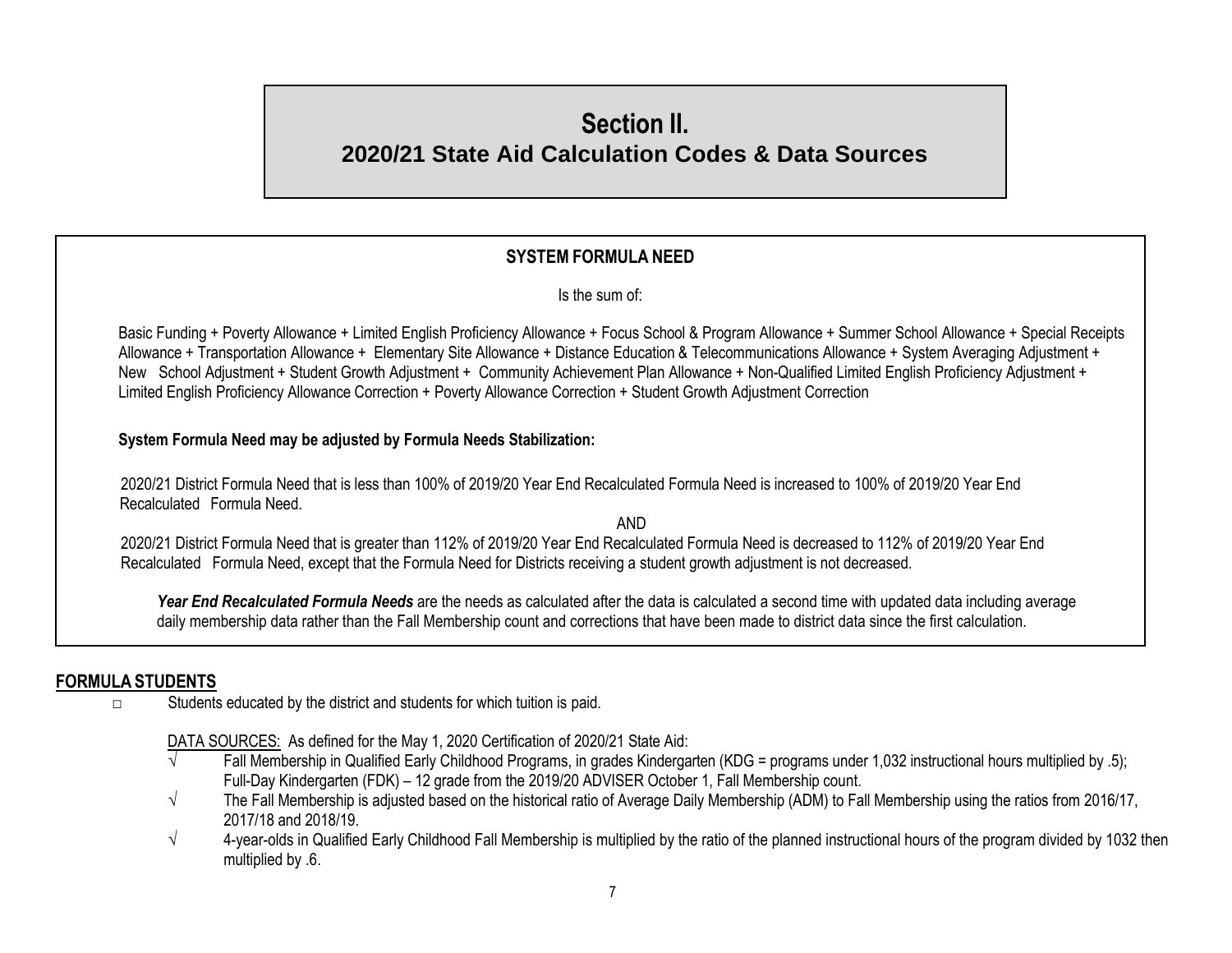$\sqrt{ }$ K-12 Contracted Out Students in grades KDG; FDK -12 grade are taken from the 2019/20 ADVISER October 1, Fall Membership count.

DATA SOURCES: As defined for the year-end recalculation of 2020/21 State Aid:

- Average Daily Membership (ADM) in Qualified Early Childhood Programs and grades KDG; FDK 12 grade from the 2019/20 ADVISER October 1, Fall  $\sqrt{ }$ Membership count.
- $\sqrt{}$ Contracted Students from the 2019/20 ADVISER October 1, Fall Membership count.

#### **GENERAL FUND OPERATING EXPENDITURES**

- Each district's General Fund Operating Expenditures for the most recently available complete data  $\Box$ 
	- year.

 $\Box$ 

- Calculated from the 2018/19 Annual Financial Report (AFR) as follows:
- 

| <b>Minus</b> |  |  |
|--------------|--|--|
|              |  |  |
|              |  |  |
|              |  |  |
|              |  |  |
|              |  |  |
|              |  |  |
|              |  |  |
|              |  |  |
|              |  |  |
|              |  |  |
|              |  |  |
|              |  |  |
|              |  |  |
|              |  |  |
|              |  |  |
|              |  |  |
|              |  |  |
|              |  |  |
|              |  |  |
|              |  |  |
|              |  |  |
|              |  |  |
|              |  |  |
|              |  |  |

#### **DATA SOURCE:**

2018/19 Annual Financial Report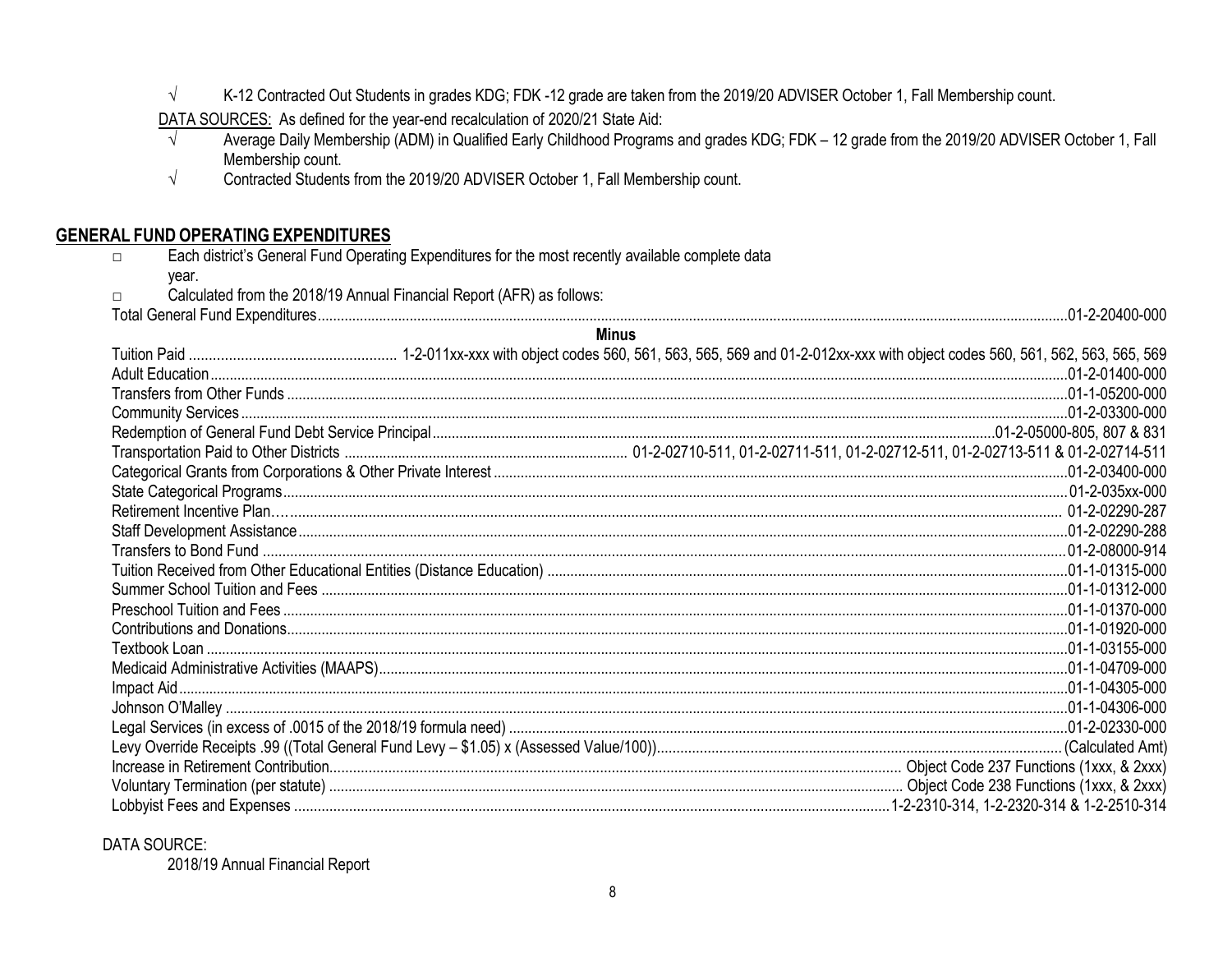#### **ADJUSTED GENERAL FUND OPERATING EXPENDITURES**

(General Fund Operating Expenditures X 1.045) – (Transportation Allowance + Special Receipts Allowance + Poverty Allowance + Limited English Proficiency Allowance + Distance Education & Telecommunications Allowance + Elementary Site Allowance + Summer School Allowance + Focus School & Program Allowance + Community Achievement Plan Allowance + Non-Qualified Limited English Proficiency Adjustment)

#### **COST GROWTH FACTOR**

For school fiscal year 2020/21, the cost growth factor shall equal the sum of: (1) the basic allowable growth rate 2.5% for the school fiscal year in which the aid is to be distributed; plus (2) the basic allowable growth rate 2.0% for the school fiscal year immediately preceding the school fiscal year in which the aid is to be distributed.

#### **BASIC FUNDING**

A comparison group is established for each District consisting of:

- (i) The 10 larger districts that are closest in size to the District, measured by formula students, and
- (ii) The 10 smaller districts that are closest in size to the District, measured by formula students
	- If there are not 10 Districts that are larger than the District for which basic funding is being calculated or if there are not 10 Districts that are smaller than the District, the comparison group would consist of only as many districts as fit the criteria.
	- If more than 1 District has exactly the same number of formula students as the largest or smallest District in the comparison group, all of the Districts with exactly the same number of formula students as the largest or smallest Districts in the comparison group shall be included in the comparison group.
	- If 1 or more Districts have exactly the same number of formula students as the District for which basic funding is being calculated, all such Districts would be included in the comparison group in addition to the 10 larger and the 10 smaller Districts.
	- The comparison group remains the same for the final recalculation of State Aid.
	- School Districts with less than 900 formula students; Basic Funding = Average of Adjusted General Fund Operating Expenditures for each District in the comparison group excluding both the Districts with the two highest Adjusted General Fund Operating Expenditures and the Districts with the two lowest Adjusted General Fund Operating Expenditures in the comparison group.
	- School Districts with 900 or more formula students:

Basic Funding = District formula students X Average Adjusted General Fund Operating Expenditures per formula student excluding both the Districts with the two highest Adjusted General Fund Operating Expenditures per formula student and the Districts with the two lowest Adjusted General Fund Operating Expenditures per formula student.

#### DATA SOURCES:

 $\sqrt{2019/20}$  ADVISER October 1, Fall Membership count.

#### **POVERTYALLOWANCE**

Poverty Student = number of low income students or the number of students who are free lunch and free milk students whichever is greater + (poverty students – 3 year average of poverty students) if greater than 0.

Low Income Students = number of low income children within the local system X ratio of formula students/total children under 19.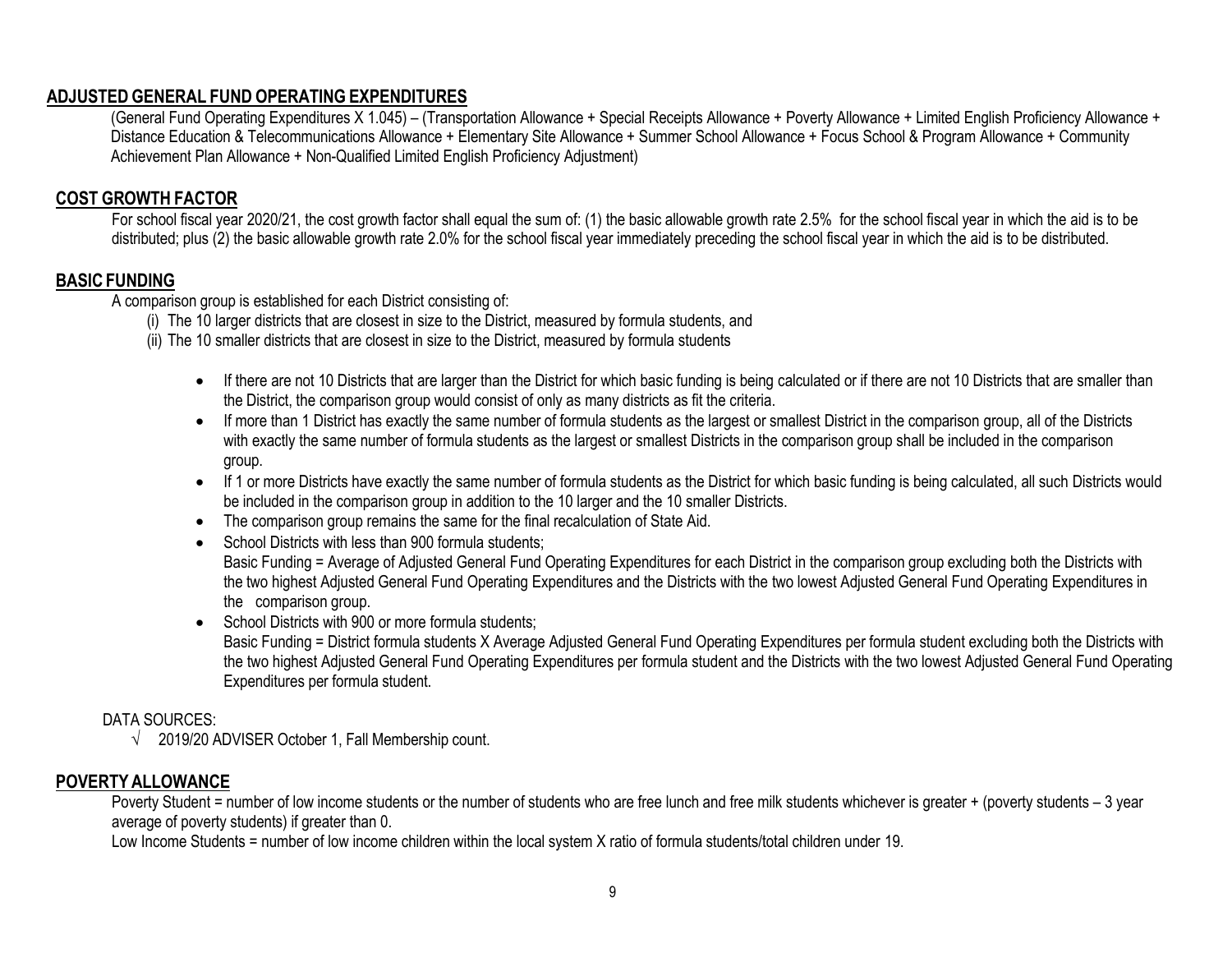Low Income Child = a child under 19 living in a household having an annual adjusted gross income in 2018 tax year 2018/19 school year equal to or less than the maximum household income for a household of that size that would have allowed the child to meet the income qualifications to be a free lunch and free milk student during the 2018/19 school year.

2020/21 Statewide Average General Fund Operating Expenditures per Formula Student = 11,326.79

The lesser of: Maximum Poverty Allowance designated by the school district OR

Poverty Adjustment Calculation Local System Formula Students = (Stu) Poverty Students = (Poverty) Poverty Adjustment (Povadj) Stu  $X .05 = a$ Stu  $X .10 = b$ Stu  $X$  .15 = c Stu  $X .20 = d$ Stu  $X \cdot 25 = e$ Stu  $X .30 = f$ 

- $\bullet$  If (Poverty) is less than or equal to a, then (Povadi) = 0
- If (Poverty) is greater than a, and (Poverty) is less than or equal to b, then ((Poverty) a) X (.0375 X Statewide Average GFOE per formula student)) = (Povadj)
- If (Poverty) is greater than b, and (Poverty) is less than or equal to c, then ((b-a) X (.0375 X Statewide Average GFOE per formula student)) + (((Poverty) b) X (.075 X Statewide Average GFOE per formula student)) = (Povadj)
- If (Poverty) is greater than c, and (Poverty) is less than or equal to d, then ((b-a) X (.0375 X Statewide Average GFOE per formula student)) + ((c-b) X (.075 X Statewide Average GFOE per formula student)) + (((Poverty) –c) X (.1125 X statewide average GFOE per formula student)) = (Povadj)
- If (Poverty) is greater than d, and (Poverty) is less than or equal to e, then ((b-a) X (.0375 X Statewide Average GFOE per formula student)) + ((c-b) X (.075 X Statewide Average GFOE per formula student)) + ((d-c) X (.1125 X Statewide Average GFOE per formula student)) + (((Poverty) –d) X (.15 X Statewide Average GFOE per formula student)) = (Povadj)
- If (Poverty) is greater than e, and (Poverty) is less than or equal to f, then ((b-a)  $X$  (.0375 X Statewide Average GFOE per formula student)) + ((c-b)  $X$  (.075 X Statewide Average GFOE per formula student)) + ((d-c) X (.1125 X Statewide Average GFOE per formula student)) + ((e-d) X (.15 X Statewide Average GFOE per formula student)) + (((Poverty) – e) X (.1875 X Statewide Average GFOE per formula student)) = (Povadj)
- If (Poverty) is greater than f, then ((b-a) X (.0375 X Statewide Average GFOE per formula student)) + ((c-b) X (.075 X Statewide Average GFOE per formula student)) + ((d-c) X (.1125 X Statewide Average GFOE per formula student)) + ((e-d) X (.15 X Statewide Average GFOE per formula student)) + ((f-e) X (.1875 X Statewide Average GFOE per formula student)) + (((Poverty) – f) X (.225 X Statewide Average GFOE per formula student)) = (Povadj)

### DATA SOURCES:

- √ Low income student count is from the 2018 Nebraska Income Tax Returns, Department of Revenue website
- $\sqrt{ }$  Students on free lunch and free milk is taken from the October 2018 Lunch Report, Department of Education, Nutrition Services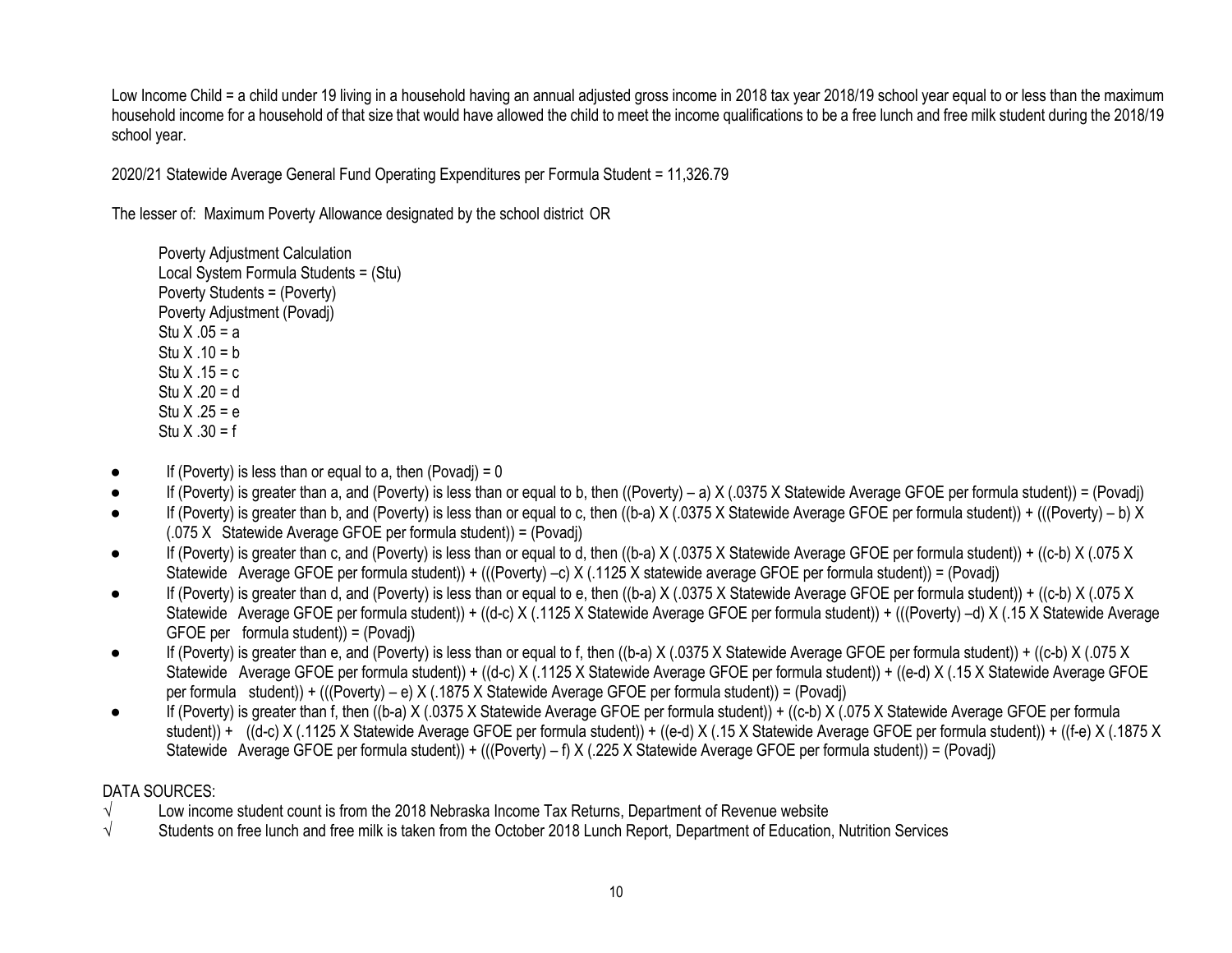#### **LIMITED ENGLISH PROFICIENCY (LEP) ALLOWANCE**

The lesser of:

Maximum Limited English Proficiency Allowance designated by the school district

-Or-

25% of the statewide average general fund operating expenditures per formula student (2,831.70) multiplied by (the number of limited English proficient students + (limited English proficient students – 3 year average of limited English proficient students)) if greater than 0.

If the number of limited English proficient students is greater than or equal to 1 but less than 12, the number of limited English proficient students used in the calculation is 12.

DATA SOURCE:

 $\sqrt{2019/20}$  ADVISER October 1, Fall Membership count.

# **FOCUS SCHOOL & PROGRAM ALLOWANCE – (Only applies to school districts in a learning community)**

- 1<sup>st</sup> year (Statewide Average General Fund Operating Expenditures per Formula Student X.10) X Number of Students in Focus School
- 2<sup>nd</sup> year (Statewide Average General Fund Operating Expenditure per Formula Student X.10) X [(Fall Membership Participating in Focus School X 2) estimated number of students used in prior year calculation]
- 3<sup>rd</sup> year (Statewide Average General Fund Operating Expenditure per Formula Student X.10) X (Fall Membership Participating in Focus School)

#### DATA SOURCES:

- 2019/20 ADVISER October 1, Fall Membership count  $\mathbb{R}$
- 2018/19 Annual Financial Report  $\mathbb{R}$

# **SUMMER SCHOOL ALLOWANCE**

- □ Lesser of Actual Summer School Expenditures (1300's) or (.025 X Summer School Student Units) X (.85 X Statewide Average General Fund Operating Expenditure per Formula Student (11,326.79).
	- Summer School Student Units = each student enrolled in summer school for at least 12 days, whether or not the student is in the membership of the school district.
	- The initial number of units for each student = Sum of the ratios, each rounded down to the nearest whole number: Number of days the student attended summer school for at least 3 hours and less than 6 hours per day  $\div$  by 12, plus 2 times the number of days the student attended summer school classes for 6 or more hours per day  $\div$  12.
	- Additional Summer School Units for each summer school student attributed to a remedial math or reading programs, and for each summer school student attributed to a free lunch or free milk.
	- Summer school student units shall not be calculated for school districts which collect fees for summer school from students who qualify for free or reduced-price lunches.

### DATA SOURCES:

- √ Fall 2019 CDC Collection, Summer School Student Unit Report
- $\sqrt{2018/19}$  Annual Financial Report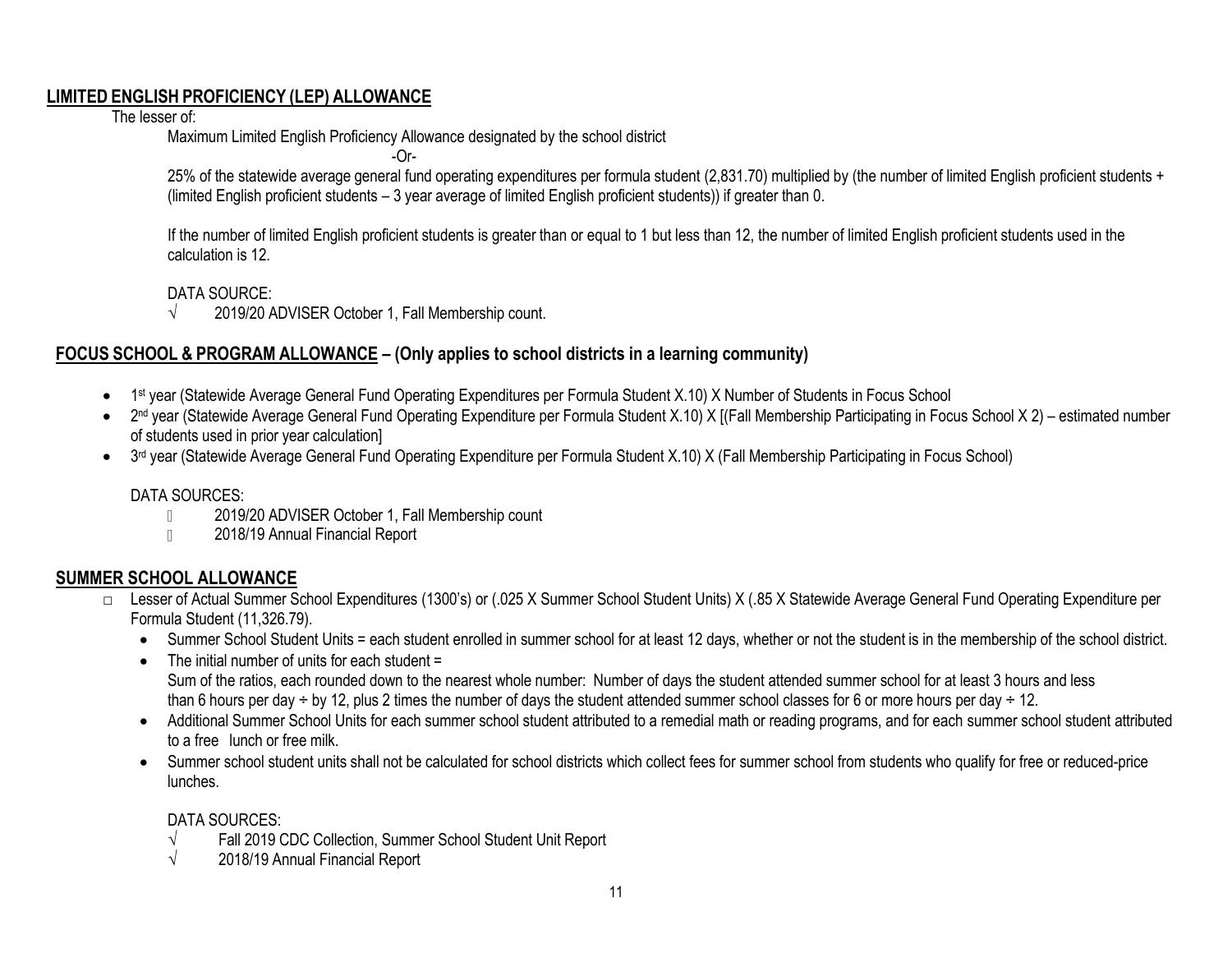#### **SPECIAL RECEIPTS ALLOWANCE**

| Receipts from Medicare Catastrophic Coverage Act of 1988 to the extent the district would have received payment pursuant to the Special Education Act. |  |  |
|--------------------------------------------------------------------------------------------------------------------------------------------------------|--|--|

#### DATA SOURCES:

√ Special Receipts Allowance includes district specific special education, state ward, and accelerated or differentiated curriculum program receipts reported on the 2018/19 Annual Financial Report and receipts from the Medicare Catastrophic Coverage Act of 1988 to the extent the district would have received payment pursuant to the Special Education Act (from DHHS records) for 2018/19.

### **TRANSPORTATIONALLOWANCE**

 $\Box$  The lesser of actual specific transportation costs or a calculated amount based on the miles transported (excluding activities) plus in-lieu-of transportation for the most recently available complete data year.

#### DATA SOURCES:

√ District specific transportation expenditures reported on the 2018/19 Annual Financial Report: Total Regular Pupil Transportation minus Transportation Paid to Another District (01-2-02710-000 + 01-2-02711-000 + 01-2-02720-000 + 01-2-02721-000 + 01-2-02730-000 + 01-2-02731-000 + 01-2-02790-000 + 01-2-02791-000 less object code 511 in those accounts).

-Or-

√ District specific calculated transportation expenditures based on: Route miles reported on the 2018/19 Pupil Transportation Report in CDC, (Part I) x .58 x 400% + In-Lieu-of Transportation (01-2-02710-332, 01-2-02711-332) reported on the 2018/19 Annual Financial Report.

# **ELEMENTARY SITE ALLOWANCE**

- □ Elementary Site Allowance is calculated for any district that has at least one qualifying elementary site, which submits an application.
	- A qualifying elementary attendance site:
		- 1. Is in a District with multiple elementary attendance sites
		- 2. Does not have another elementary attendance site within 7 miles in the same school district **OR**
		- 3. Is the only public elementary attendance site located in an incorporated city or village
		- 4. Each District determines which grades are elementary grades
		- 5. Building where majority of formula students attend is the primary elementary site
		- 6. The primary elementary site shall not be a qualifying elementary attendance site
		- 7. All grades designated as elementary grades shall be offered in each elementary attendance site
		- 8. Elementary grades shall not include grades 9, 10, 11 or 12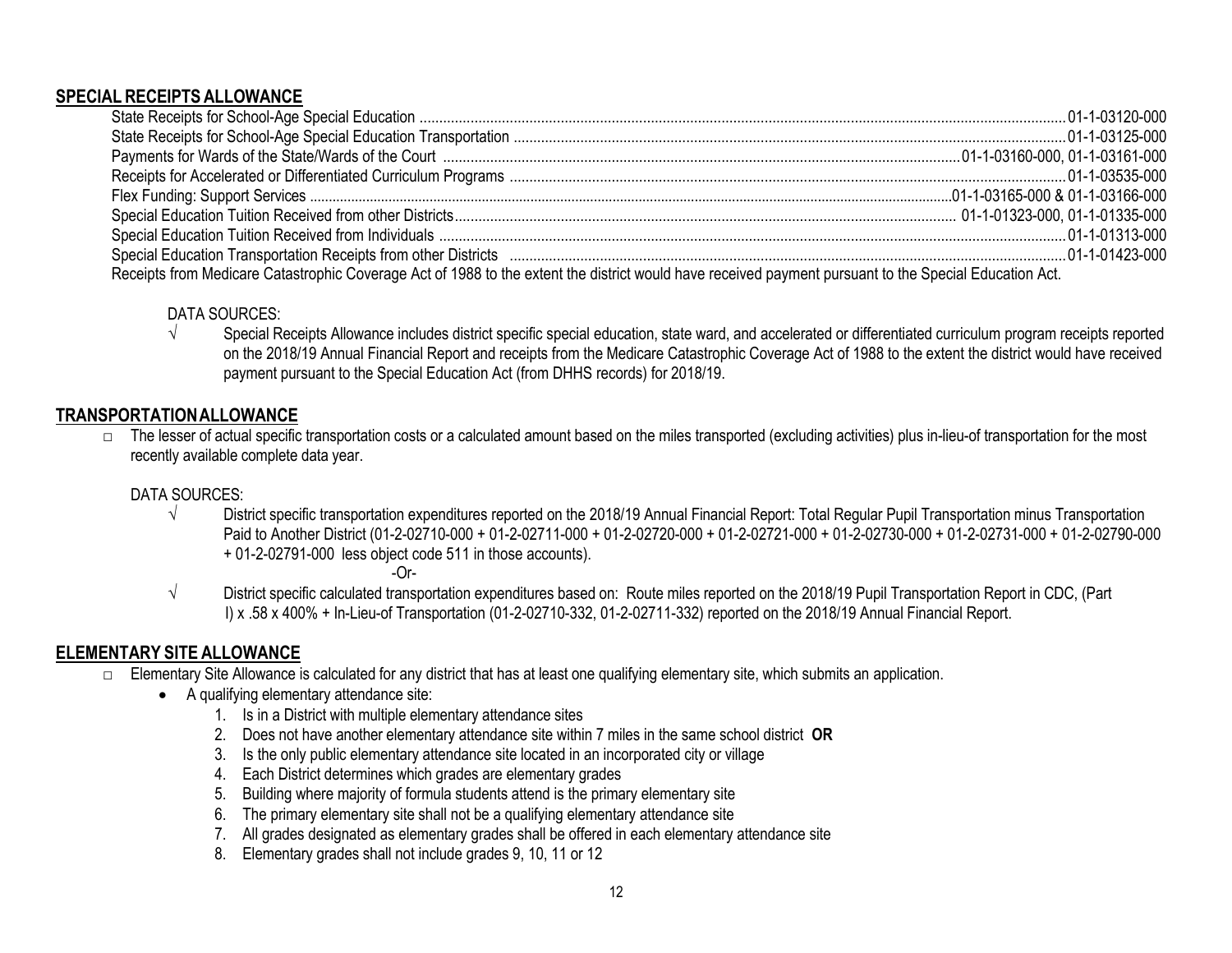The Elementary Site Allowance = Sum of Elementary Site Allowances for each qualifying elementary attendance site in the district.

(Statewide Average General Fund Operating Expenditure per Formula Student times 500% (56,663.95) times Fall membership per building divided by 8 (result is rounded up to a whole number)

If the whole number is greater than the number of elementary site grades, the whole number is equal to the number of elementary site grades.

#### DATA SOURCES:

√ Fall 2019 CDC Collection, Elementary Site Allowance

#### **DISTANCE EDUCATION & TELECOMMUNICATIONS ALLOWANCE**

Is equal to 85% of the difference of the costs for (a) telecommunications services, (b) access to data transmission networks that transmit data to and from the school district, and (c) the transmission of data on such networks paid by the school districts in the local system minus the receipts from the Federal Universal Service Fund.

#### DATA SOURCES:

√ District specific distance education and telecommunications expenditures on the 2018/19 Annual Financial Report (01-2-01xxx-382, 01-2-02xxx-382, 01-2-03xxx-382, 01-1-04300-382, 01-1-04400-382, 01-1-04600-382, 01-1-04700-382 & 01-1-04900-382,) Minus Universal Service Fund (E-Rate - 01-1-04105-000).

#### **COMMUNITY ACHIEVEMENT PLAN ALLOWANCE – (Only applies to school districts in a learning community)**

District participants will receive an allowance equal to the aid.

An approved plan shall remain in effect for three years except as revised with the approval of the state board. The learning community shall submit a report on the success of the plan, evaluation results, and proposed revisions by December 1 immediately following the completion of the first two years of implementation and every three years thereafter.

For community achievement plans to be implemented beginning with school year 2018/19 and on or before January 1 immediately preceding the school year when the plan or plan renewal will be implemented. The student achievement coordinator or other department staff designated by the commissioner shall return the plan or plan renewal with any suggestions or comments on or before the immediately following February 15 to allow the plan to be revised prior to submission on or before March 15 for final approval by the state board at the state board's April meeting. If the state board rejects a plan or plan renewal, the reasons for the rejection shall be included with the notice of rejection and an opportunity shall be provided to revise the plan or plan renewal and for participating collaborators to appear before the board prior to a reconsideration of approval.

#### **SYSTEMAVERAGING ADJUSTMENT**

System Averaging Adjustment is calculated for any district with more than 900 formula students and a lower basic funding per formula student than the average basic funding per formula student for all districts with 900 or more formula students (8,824.54).

System Averaging Adjustment = ((Avg Basic Funding per formula student for districts with 900 or more formula students – Districts Basic Funding Per Formula student) X 90 Percent X Districts Formula Students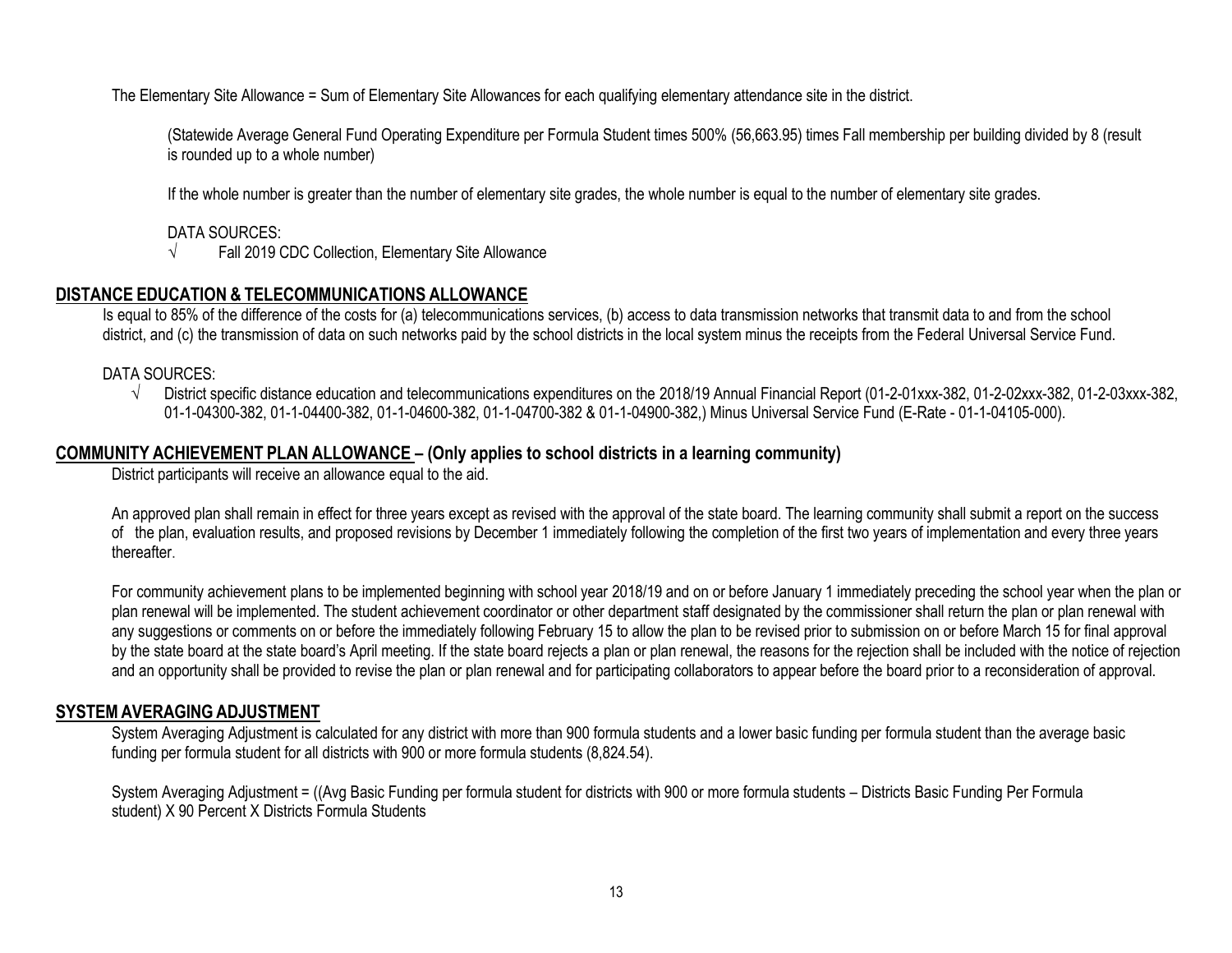#### **TWO-YEAR NEW SCHOOL ADJUSTMENT**

Two-year New School Adjustment is for districts that build new buildings that increase the capacity of the district's facilities and expected increase student enrollment. Application must be made in the year prior to the opening of the new building.

1 st year New School Adjustment = District Basic Funding per formula student X (.20 X Estimated Increased Student Capacity)

2<sup>nd</sup> year New School Adjustment = District Basic Funding per formula student X (.10 X Estimated Increased Student Capacity)

### DATA SOURCES:

- √ Fall 2019 CDC Collection, Two-Year New School Adjustment
- √ Fall 2018 CDC Collection, Two-Year New School Adjustment

# **STUDENT GROWTH ADJUSTMENT**

Application for the Student Growth Adjustment must be submitted to the Nebraska Department of Education the year prior to the year of growth.

District Basic Funding per formula student X (Approved Student Growth – (greater of 25 or 1% X Fall Membership)) + .5 X (District Basic Funding per formula student X greater of 25 or 1% of the Fall Membership)

# DATA SOURCES:

Fall 2019 CDC Collection, Student Growth Adjustment  $\mathbb{R}$ 

# **STUDENT GROWTH CORRECTION**

- □ The district's actual growth is compared to their estimated growth. The difference is multiplied by the districts recalculated basic funding per formula student.
- □ Student Growth Adjustment Correction = (Actual Growth Estimated Growth) X district's recalculated basic funding per formula student
- □ Actual Growth = 2018-19 ADM 2017-18 Fall Membership *The absolute value of negative correction shall not exceed the original adjustment.*

# **POVERTYCORRECTION**

If poverty allowance expenditures do not equal 117.65% or more of the poverty allowance for the most recently available complete data year (2018/19), a correction will be calculated as follows:

Poverty Allowance Correction = Poverty Allowance for 2018/19 – 85% Poverty Allowance Expenditures

Any correction calculated pursuant to this requirement shall be added to any poverty correction calculated pursuant to requirements stated for 2020/21 to arrive at the total poverty correction.

# **LIMITED ENGLISH PROFICIENCY (LEP) CORRECTION**

If the LEP poverty allowance expenditures do not equal 117.65% or more of the LEP allowance for the most recently available complete data year (2018/19) a correction will be calculated as follows:

LEP Allowance Correction = LEP Allowance for 2018/19 – 85% LEP Allowance Expenditures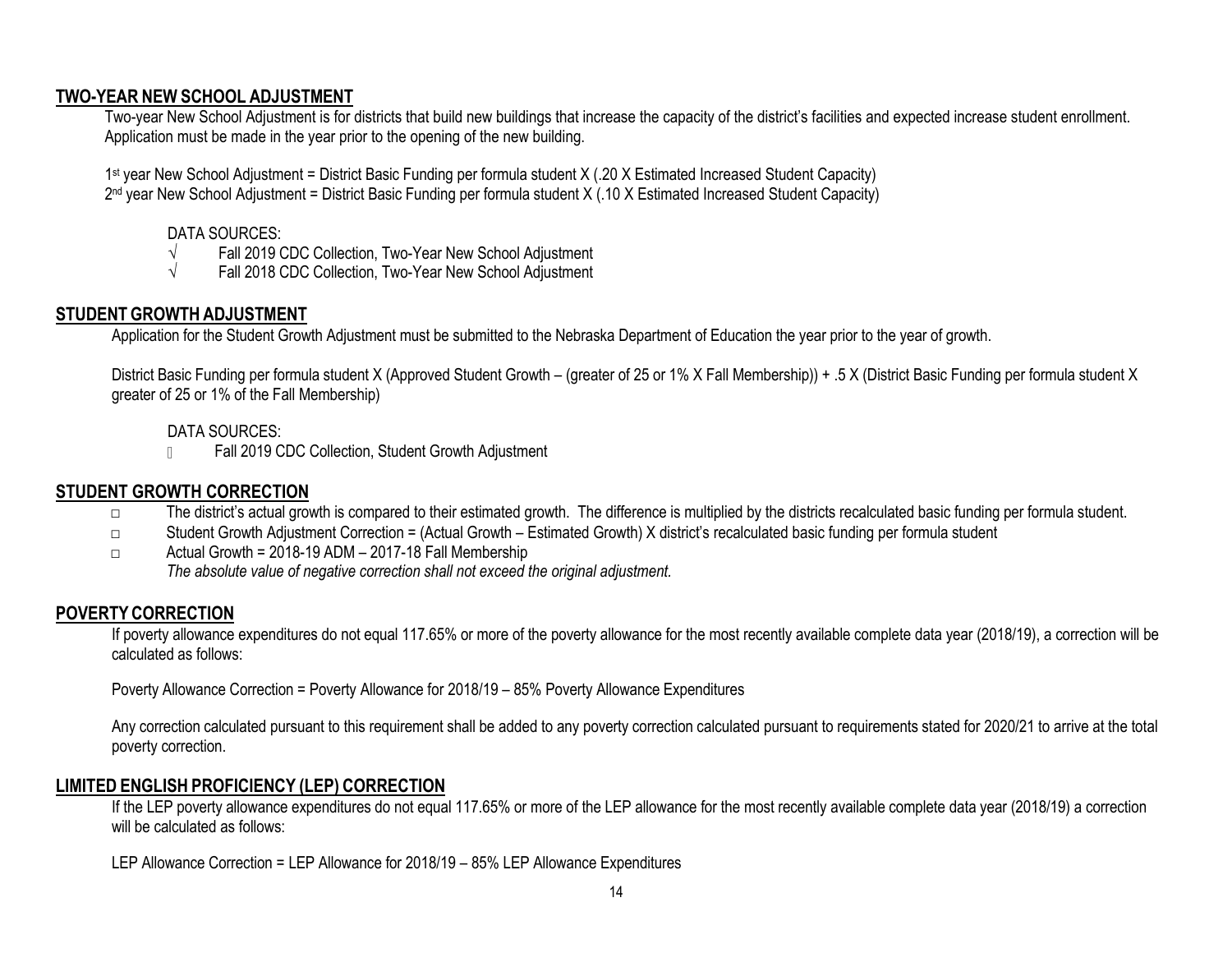#### **NON QUALIFYING LIMITED ENGLISH PROFICIENCY (LEP)**

If the LEP allowance expenditures do not equal 50% or more of the allowance for school fiscal year, the school district shall be disqualified from receiving an LEP allowance for the school fiscal year for which aid is being calculated.

# **FORMULA RESOURCES**

THE SUM OF:

- Yield from Local Effort Rate
- Net Option Funding
- Allocated Income Tax Funds
- Other Receipts Actually Received by the District
- Community Achievement Plan Aid

### **YIELD FROM LOCAL EFFORT RATE**

Yield from Local Effort Rate = Adjusted Valuation divided by 100 X Local Effort Rate of \$1.00.

# **LOCAL EFFORT RATE**

Set at \$.05 below the maximum levy per §77-3442.

# **ADJUSTED VALUATION**

For 2020/21 State Aid, the adjusted valuation reflects 2018 levels. The Property Tax Administrator adjusts the values to assure that for State Aid purposes:

- real property other than agricultural land is at 96% of market value;
- agricultural land is at 72% of market value as provided by statute; and
- personal property other than motor vehicles is at net book value as defined by statute.

# **NET OPTION FUNDING**

Net Enrollment Option/Open students (students opting in minus students opting out) as of the day of the fall membership count, multiplied by 100% of the statewide average Basic Funding per formula student (9,958.33).

Net Option Funding is equal to each Local System's:

Net Enrollment Option Students X 100% of the Statewide Average Basic Funding per formula student

Except that a Local System's Net Option Funding cannot be less than zero.

### DATA SOURCES:

 $\sqrt{2019/20}$  ADVISER October 1, Fall Membership count.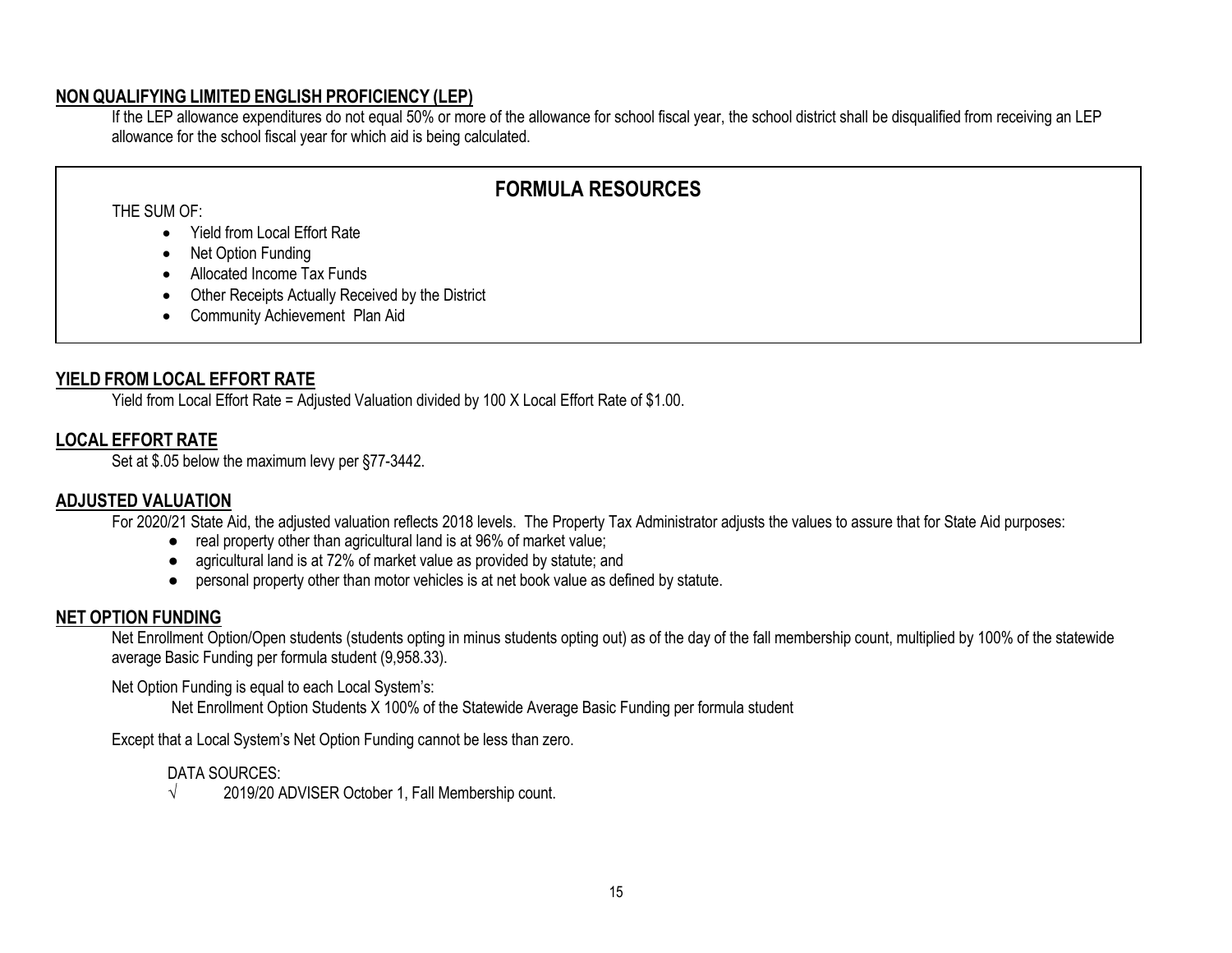#### **ALLOCATED INCOME TAX FUNDS**

A percent calculated annually of the net Nebraska income tax liability of each school district's resident individuals in tax year 2018. Each local system's allocated income tax funds shall be calculated by multiplying the local system's income tax liability certified by 2.23%.

#### DATA SOURCE:

 $\sqrt{2018}$  Income Tax Returns, Department of Revenue (certified November 7, 2019)

#### **OTHER RECEIPTS ACTUALLY RECEIVED BY THE DISTRICT**

Each Local System's other actual receipts for the most recently available complete data year.

| Other Actual Receipts are taken from the 2018/19 Annual Financial Report as follows:                                                                                         |                                                                                                                                                 |
|------------------------------------------------------------------------------------------------------------------------------------------------------------------------------|-------------------------------------------------------------------------------------------------------------------------------------------------|
|                                                                                                                                                                              |                                                                                                                                                 |
|                                                                                                                                                                              |                                                                                                                                                 |
|                                                                                                                                                                              |                                                                                                                                                 |
|                                                                                                                                                                              | 01-1-01331-000, 01-1-1335-000, 01-1-01340-000 & 01-1-01955-000                                                                                  |
| Transportation Receipts 01-1-01410-000, 01-1-01411-000, 01-1-01420-00, 01-1-01421-000, 01-1-01422, 01-1-01423, 01-1-01430-000, 01-1-01431-000 & 01-1-01440-000               |                                                                                                                                                 |
|                                                                                                                                                                              |                                                                                                                                                 |
|                                                                                                                                                                              |                                                                                                                                                 |
|                                                                                                                                                                              | 01-1-01951-000, 01-1-01952-000, 01-1-01960-000, 01-1-01965-000, 01-1-01970-000, 01-1-01990-000, 01-1-01995-000, 01-1-02130-000 & 01-1-02210-000 |
|                                                                                                                                                                              |                                                                                                                                                 |
|                                                                                                                                                                              |                                                                                                                                                 |
|                                                                                                                                                                              |                                                                                                                                                 |
|                                                                                                                                                                              |                                                                                                                                                 |
|                                                                                                                                                                              |                                                                                                                                                 |
|                                                                                                                                                                              |                                                                                                                                                 |
|                                                                                                                                                                              |                                                                                                                                                 |
|                                                                                                                                                                              |                                                                                                                                                 |
| Receipts from Medicare Catastrophic Coverage Act of 1988-to the extent the district would have received payment pursuant to the Special Education Act (from DHHS<br>records) |                                                                                                                                                 |
|                                                                                                                                                                              |                                                                                                                                                 |
|                                                                                                                                                                              |                                                                                                                                                 |

#### DATA SOURCES:

√ Other Actual Receipts are taken primarily from the Annual Financial Report submitted by the each district. Receipt information related to the Medicare Catastrophic Coverage Act of 1988 and Impact Aid, if applicable, are taken from other source documents on file with the Department of Education. Other Actual Receipts include various local, state, and non-categorical federal receipts.

For the final calculation of State Aid, other actual receipts shall be as reported in the 2018/19 Annual Financial Report.